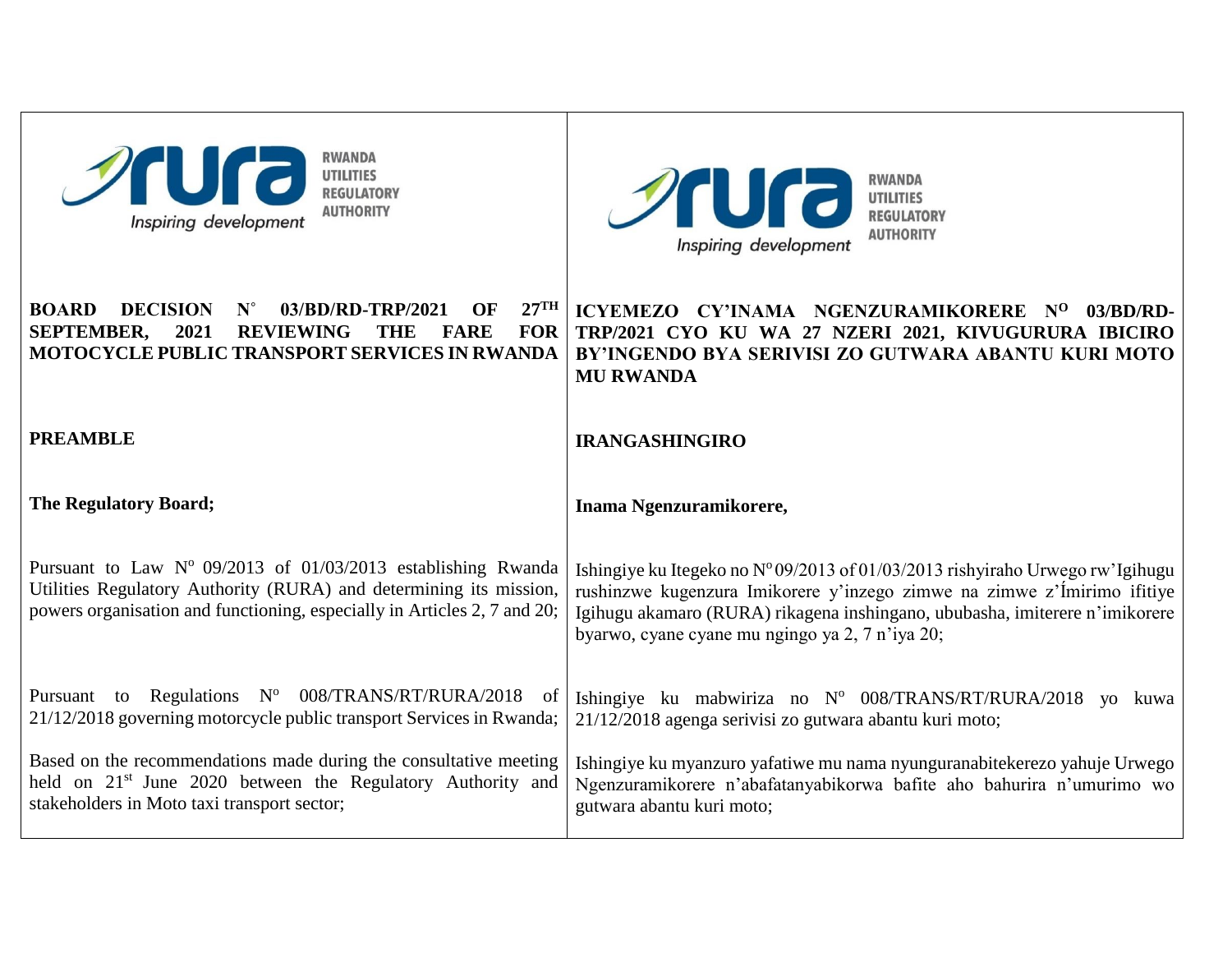| WHEREAS upon due consideration and deliberation in its session of                                                                                       | Nyuma yo kubisuzuma no kubyemeza mu nama yayo yo kuwa                                                                                            |
|---------------------------------------------------------------------------------------------------------------------------------------------------------|--------------------------------------------------------------------------------------------------------------------------------------------------|
| 27/09/2021;                                                                                                                                             | 27/09/2021;                                                                                                                                      |
| <b>HEREBY DECIDES:</b>                                                                                                                                  | YEMEJE IBI BIKURIKIRA:                                                                                                                           |
| <b>Article One: Purpose of this decision</b>                                                                                                            | Ingingo va mbere: Intego y'iki cyemezo                                                                                                           |
| The purpose of this decision is to review the fare for Motorcycle                                                                                       | Intego y'iki cyemezo ni ukuvugurura ibiciro by'ingendo bya serivisi zo                                                                           |
| public transport services in Rwanda.                                                                                                                    | gutwara abantu muri rusange kuri moto mu Rwanda.                                                                                                 |
| <b>Article 2: Review of tariffs for Motorcycle public transport</b>                                                                                     | Ingigo ya 2: Ivugururwa ry'ibiciro by'ingendo bya serivisi zo gutwara                                                                            |
| services                                                                                                                                                | abantu kuri moto                                                                                                                                 |
| The tariffs of Moto taxi are reviewed as follows:                                                                                                       | Ibiciro by'ingendo bivuguruwe Ku buryo bukurikira:                                                                                               |
| 1. The price for any travelled distance before reaching two (2)                                                                                         | 1. Igiciro kuri buri rugendo rutageze ku bilometero bibiri (2) kigumye ku                                                                        |
| Km remains at three hundred Rwandan Francs (Frw 300);                                                                                                   | mafaranga Magana atatu y'u Rwanda(FRW 300);                                                                                                      |
| 2. The Kilometer rate applicable to distance travelled after two                                                                                        | 2.                                                                                                                                               |
| Kilometers (2 Km) but not beyond forty Kilometres (40 Km) is                                                                                            | Igiciro kuri buri kilometero kirenga ku bilometero bibiri ariko bitagejeje ku                                                                    |
| one hundred and seven Rwandan Francs (Frw 107/KM)                                                                                                       | bilometero mirongo ine (Km 40) ni amafaranga ijana n'arindwi y'u                                                                                 |
| per Kilometer;                                                                                                                                          | Rwanda kuri buri kilomtero (FRW 107);                                                                                                            |
| 3. The Kilometer rate applicable to distance travelled beyond<br>forty Kilometers (40Km) is one hundred and eighty-seven<br>(FRW 187/Km) per Kilometer. | 3. Igiciro cya buri kilometero kirenga ku bilometero mirongo ine (Km 40) ni<br>amafaranga ijana na mirongo inani n'arindwi y'u Rwanda (FRW 187). |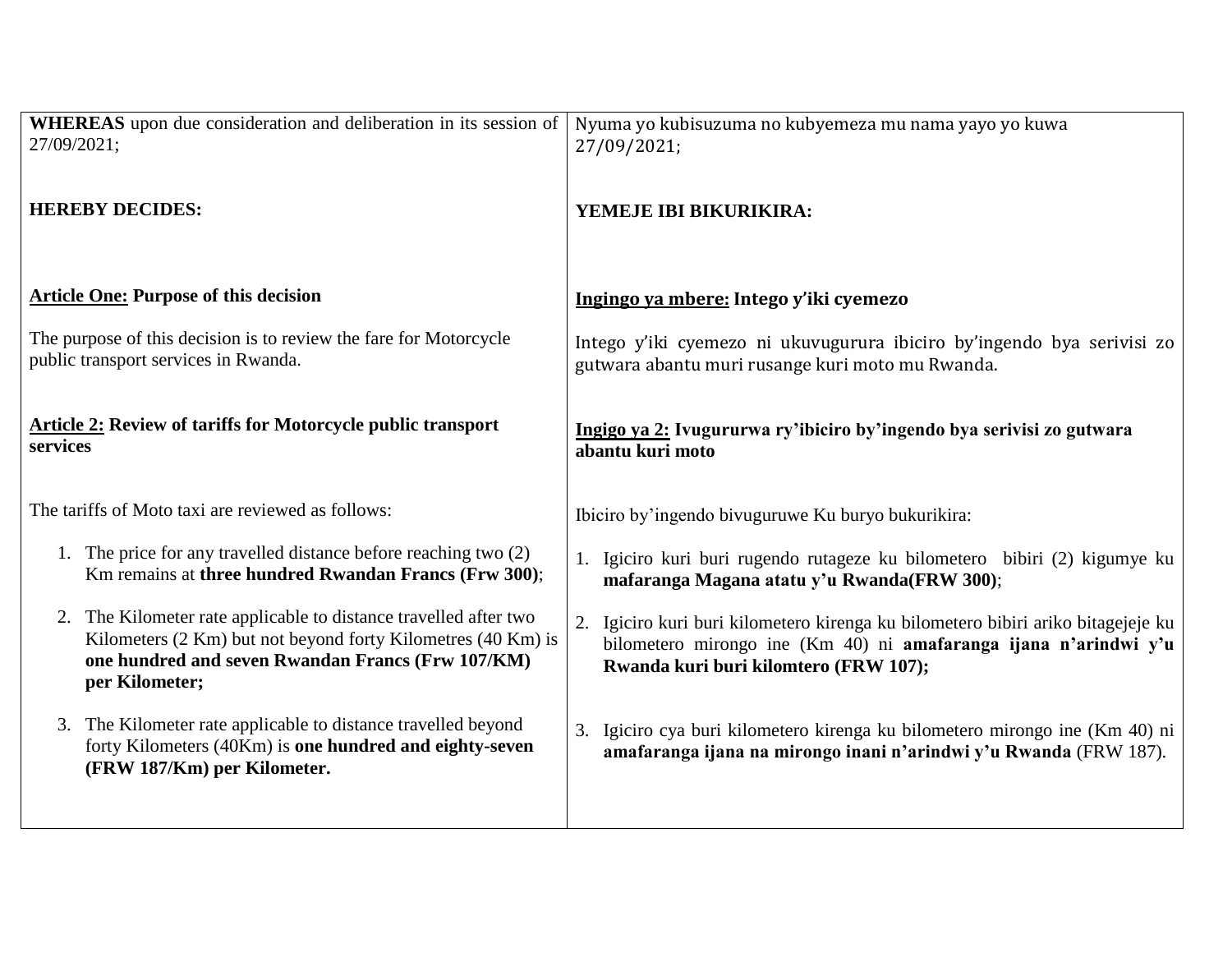| <b>Article 3: Fares in relation with waiting time</b>                                                                               | Ingingo ya 3: Igiciro cyo gutegereza                                                                                                                                          |
|-------------------------------------------------------------------------------------------------------------------------------------|-------------------------------------------------------------------------------------------------------------------------------------------------------------------------------|
| The free waiting time remains ten (10) minutes. The Waiting charges<br>is twenty-One Rwandan Francs (Frw 21) for each extra minute. | Igihe cyo gutegereza kitishyurwa kigumye ku minota icumi (10). Buri munota<br>urenze ku minota icumi uzajya wishyurwa amafaranga makumyabiri na<br>rimwe y'u Rwanda (FRW 21). |
| The waiting time is cumulative along the trip.                                                                                      | Igihe cyo gutegereza kibarirwa rimwe hakozwe igiteranyo ku rugendo rwose.                                                                                                     |
| <b>Article 4: Constitutive Elements of the fare</b>                                                                                 | Ingingo ya 4: Ibikubiye mu giciro cy'urugendo                                                                                                                                 |
| Each of the above rates charged to passenger are inclusive of the                                                                   | Buri giciro cyishyurwa n'umugenzi haba hakubiyemo amafaranga                                                                                                                  |
| following elements:                                                                                                                 | akurikira:                                                                                                                                                                    |
| 1.5% for digital payment and interoperability service fees;                                                                         | a. 1.5% yo kwishyura ikoranabuhanga ryakoreshejwe na mubazi,                                                                                                                  |
| a.                                                                                                                                  | b. 8.3% yo kwishyura umufuragiro w'utanga serivise zo gukoresha                                                                                                               |
| b. 8.3% for ICFM service fees;                                                                                                      | mubazi (ICFM),                                                                                                                                                                |
| 90.2% for the Motorcycle Owner.                                                                                                     | c. 90.2% y'utanga serivise zo gutwara abantu kuri moto (umumotari).                                                                                                           |
| Article 5: Applicability of these tariffs and the Period of                                                                         | Ingingo ya 5: Ishyirwa mu bikorwa ry'ibi biciro n'igihe cy' isubirwamo rya                                                                                                    |
| adjustment                                                                                                                          | byo                                                                                                                                                                           |
| These revised tariffs are applicable for the next period of at least two                                                            | Ibi biciro bivuguruye bizakurikirwa nibura mu gihe cy'imyaka ibiri (2) iri                                                                                                    |
| $(2)$ years.                                                                                                                        | imbere.                                                                                                                                                                       |
| However, they may be adjusted before the end of that period in the event                                                            | Ariko, bishobora gusubirwamo mbere y'uko imyaka ibiri (2) irangira mu gihe                                                                                                    |
| where there is a notable change among the cost parameters which would                                                               | habaye impinduka zikomeye mu buryo bwo kubara ibiciro ku buryo iryo hinduka                                                                                                   |
| cause the final tariffs to decrease or increase by at least 5%.                                                                     | rishobora gutuma igiciro cyiyongeraho cyangwa kigabanukaho nibura 5%.                                                                                                         |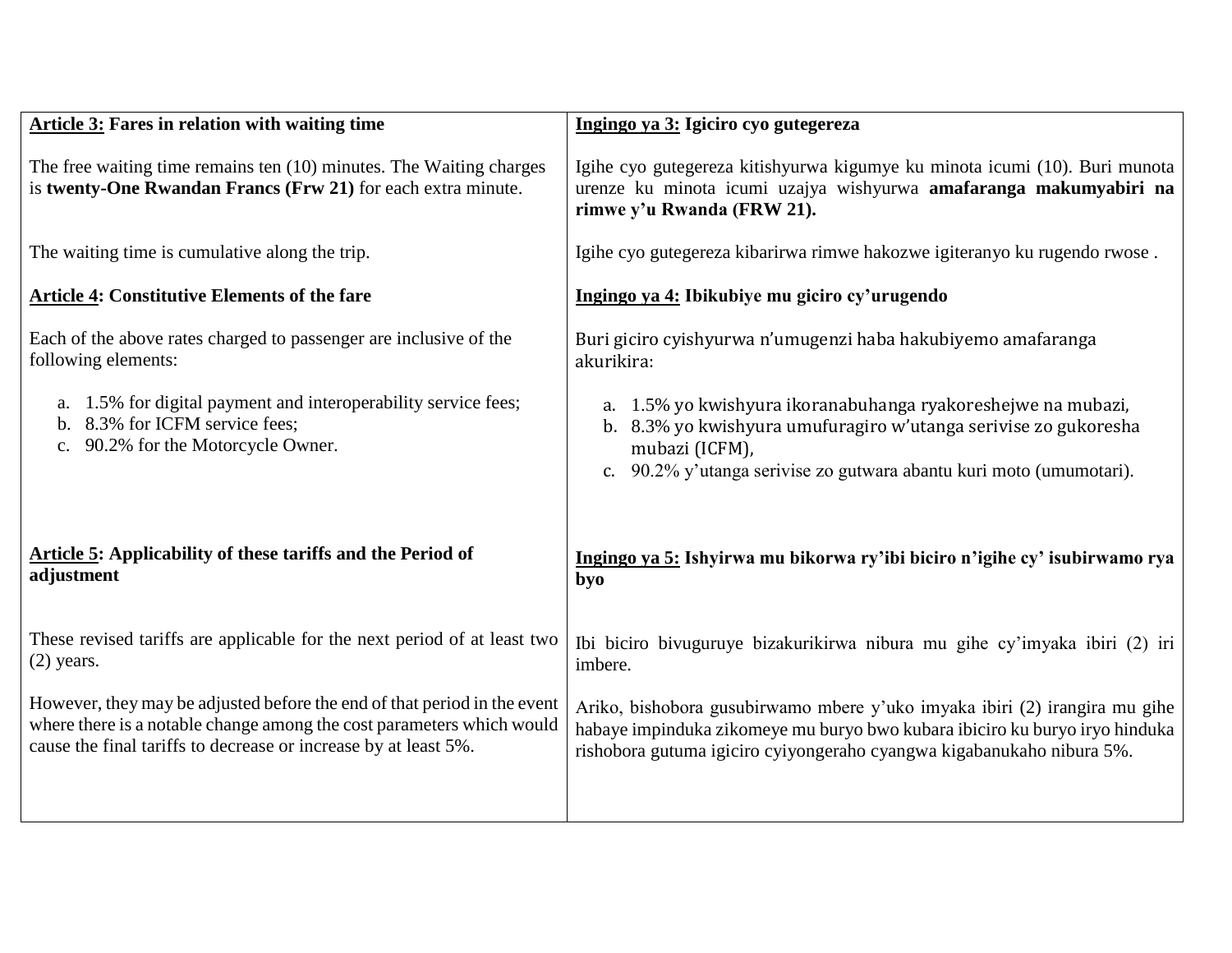| Ingingo ya 6: Itangazwa n'imenyekanisha ry'icyemezo cy'Inama                                                                                                                                 |
|----------------------------------------------------------------------------------------------------------------------------------------------------------------------------------------------|
| Ngenzuramikorere                                                                                                                                                                             |
| Umuyobozi Mukuru w'Urwego Ngenzuramikorere asabwe gutangariza rubanda<br>The Director General of RURA is hereby requested to communicate the                                                 |
| iki cyemezo.                                                                                                                                                                                 |
|                                                                                                                                                                                              |
|                                                                                                                                                                                              |
| Inginyo ya 7: Ivanwaho ry'ingingo zinyuranyije n'iki Cyemezo                                                                                                                                 |
| All prior provisions contrary to this decision, especially the Board<br>Ingingo zose zinyuranyije n'iki Cyemezo, cyane cyane Icyemezo cy'Inama                                               |
| Decision of $7th$ June 2018 approving the Motorcycle Public<br>Ngenzuramikorere cyo ku wa 7 Kamena 2018 gishyiraho ibiciro bya serivise zo<br>gutwara abantu kuri Moto mu Rwanda zivanyweho. |
|                                                                                                                                                                                              |
|                                                                                                                                                                                              |
| Ingingo ya 8: Igihe iki Cyemezo gitangira gukurizwa                                                                                                                                          |
| Iki Cyemezo gitangira gukurikizwa ku munsi cyashyiriweho umukono.                                                                                                                            |
|                                                                                                                                                                                              |
| Kigali ku wa 27 Nzeri 2021.                                                                                                                                                                  |
|                                                                                                                                                                                              |
| $(s\acute{e})$                                                                                                                                                                               |
|                                                                                                                                                                                              |
| <b>Dr Ignace GATARE</b>                                                                                                                                                                      |
| Perezida winama Ngenzuramikorere                                                                                                                                                             |
|                                                                                                                                                                                              |
|                                                                                                                                                                                              |
|                                                                                                                                                                                              |